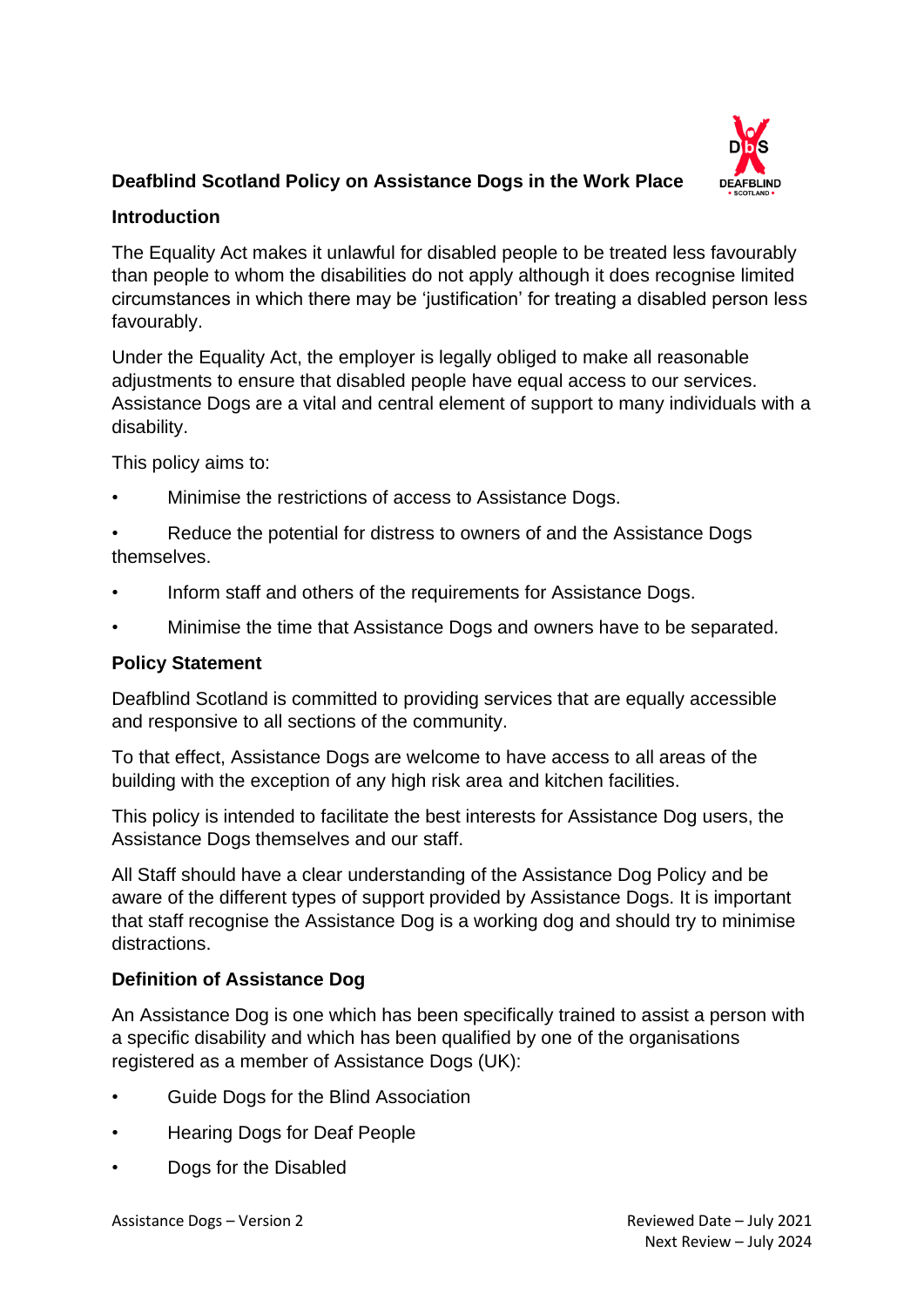- Canine Partners
- Support Dogs

All Assistance Dogs will have formal identification and have been granted certification by the Department of Health on the basis that the dog's high standards of training, behaviour, health and welfare are such that it should be permitted to accompany its owner at all times and in all places within the United Kingdom.

# **Types of Assistance Dogs:**

• **Guide Dogs** assist people who are blind or are visually impaired. They usually wear a white working harness with yellow reflectors and tags on their collar. A Guide Dog with a red and white harness indicates the owner is deafblind.

• **Hearing Dogs** assist people who are deaf or are hearing impaired. A Hearing Dog communicates by touching its owner then indicating the source of the sound. The dog will alert its owner to a variety of sounds including door bell, smoke alarm, baby alarm, and alarm clock. Staff should be aware that Hearing Dogs may jump up onto their companion if telephones or alarms sound. They wear a burgundy coloured coat with "Hearing Dog" written on the coat.

• **Assistance Dogs, Support Dogs** or **Dogs for the Disabled** assist people with many different tasks ranging from alerting people when their owner has a seizure, carrying items, loading and unloading washing machines and many other tasks. They wear a purple coloured coat.

# **Typical standards of behaviour of Assistance Dogs**

Assistance Dogs are highly trained animals and distinguishable from pets in the following ways:

- Wearing a special harness and collar tag;
- Are carefully taught how to be well behaved in public places;
- Will sit or lie quietly on the floor next to its owner;
- Are trained to go to the toilet on command.

#### **Hygiene and Cleanliness Guidance**

When an Assistance Dog is / has been on the Premises, particular attention will be given to hygiene and cleanliness.

### **Hand Hygiene**

Assistance Dogs – Version 2 and 2 Reviewed Date – July 2021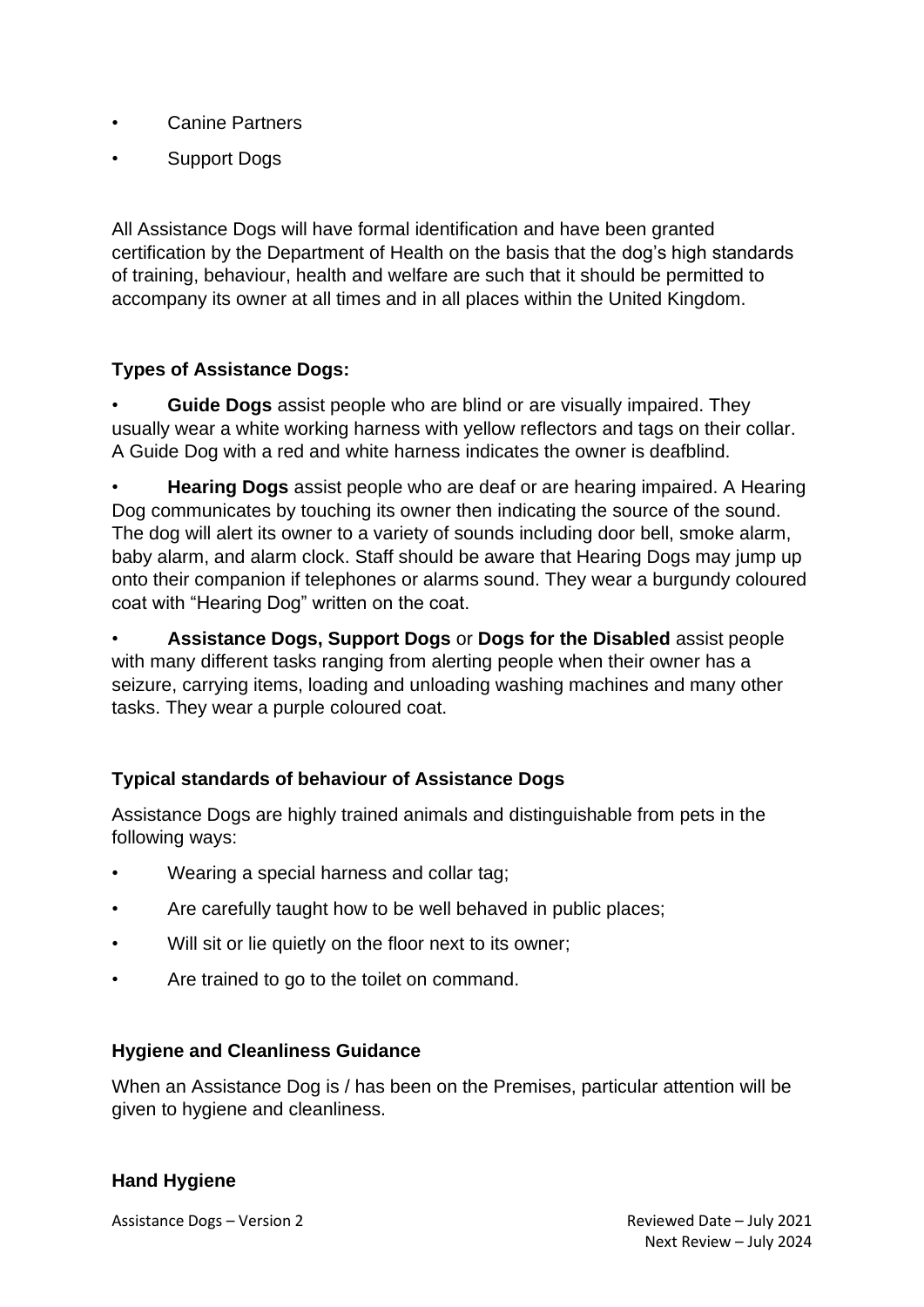All staff must ensure good hand washing with soap and water or use of alcohol hand gel prior to and after any contact with an Assistance Dog. This will ensure the safety of all staff and the Assistance Dog.

All staff that come into contact with or handle an Assistance Dog will be encouraged to wash their hands with soap and water.

All Assistance Dog owners should wash their hands with soap and water after handling their Assistance Dog and before coming into contact with staff or work stations.

### **General Cleanliness**

All areas where an Assistance Dog has been will be advised to the Cleaning Staff who will ensure it is thoroughly cleaned with general purpose detergent.

Any equipment that has come into contact with the Assistance Dog should be cleaned with general purpose detergent or alcohol impregnated wipes where the use of general purpose detergent is inappropriate.

If necessary all animal body fluids should be treated as human waste. Personal Protective Equipment should be worn and all surfaces cleaned with an appropriate disinfecting solution.

### **General Guidance**

Upon identifying that an employee or visitor is the Owner of an Assistance Dog, the receptionist will identify someone to escort the Owner, accompanied by their Assistance Dog, to visit and walk around the premises to familiarise themselves with the layout and routes within the premises, including access and egress routes and locations of toilets, fire exits and assembly areas, consulting rooms.

The receptionist will liaise with the Owner to conduct repeat visits to act as 'refresher training' on an as-needed basis.

In the event that the owner requires that the dog be left in a suitable area for a short period, staff will do will do their utmost to keep it in a quiet area, office or room for the owner.

When it is known that an Assistance Dog will be on the premises for any reason, the receptionist will carry out a review of the known needs of others scheduled to attend that particular day who have previously been identified as presenting a reasonable objection to an Assistance Dog being present in the area as a result of:

- Medical conditions or allergies associated with dogs
- Mental health issues with dogs including reasonable fear of dogs.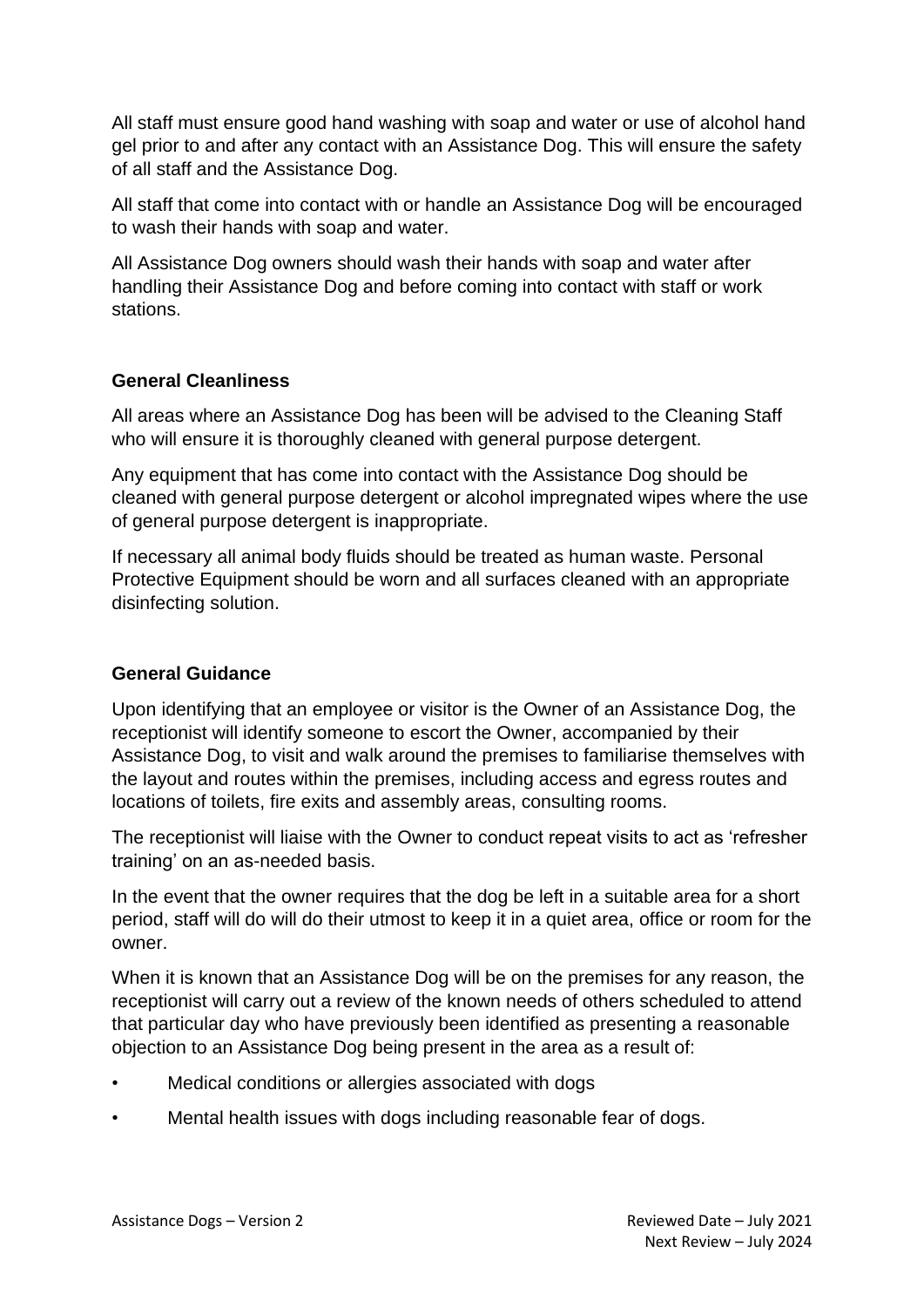In this event, the receptionist will do their utmost to make alternative arrangements. It can be useful to have a room which is kept free from assistance dogs for this purpose.

N.B. Objections under religious beliefs are not considered reasonable. (This may be a concern for Muslim individuals as within the Muslim faith, dogs are generally seen in a negative context. In 2003, the Sharia Council, based in the United Kingdom, ruled that a ban on dogs does not apply to Guide Dogs).

Should an incident occur which involves an Assistance Dog, the Health and Safety Officer will create a 'Significant Event' record.

#### **Assistance Dog Owner's Responsibilities**

It is the owner's responsibility to ensure that the Assistance Dog's toileting and feeding requirements are met.

It is the owner's responsibility to ensure the dog is suitably groomed, clean and dry prior to progressing beyond the reception area.

Staff with assistance dogs will be provided with a locker in which to keep relevant Assistance Dog equipment, including towels.

Staff with Assistance dogs are responsible for ensuring that rest areas are kept clean and bedding is removed and laundered at least weekly or more frequently as required.

Members of staff are not responsible for the care of Assistance Dogs.

Reception staff will advise the owner on arrival that in the event an Assistance Dog fouls inside the Premises, it is the owner's responsibility to report this to a member of staff so that arrangements can be made to support the owner to clean and sanitize the area.

The owner should ensure the dog is fit and well, and care regimes follow guidance provided by Assistance Dogs UK.

The owner should follow the Organisational Infection Control Policy, including the use of hand gel provided for all staff and visitors.

### **Assistance Dogs in the Workplace -**

#### **How should I behave towards the dog?**

The important thing to remember is that an assistance dog is a working animal, not an ordinary pet. It expects to work with its owner and knows that when it's wearing the harness, it is on duty. When the dog is working it needs to concentrate on the job in hand (or paw!), so it's very important that you don't distract it by touching, feeding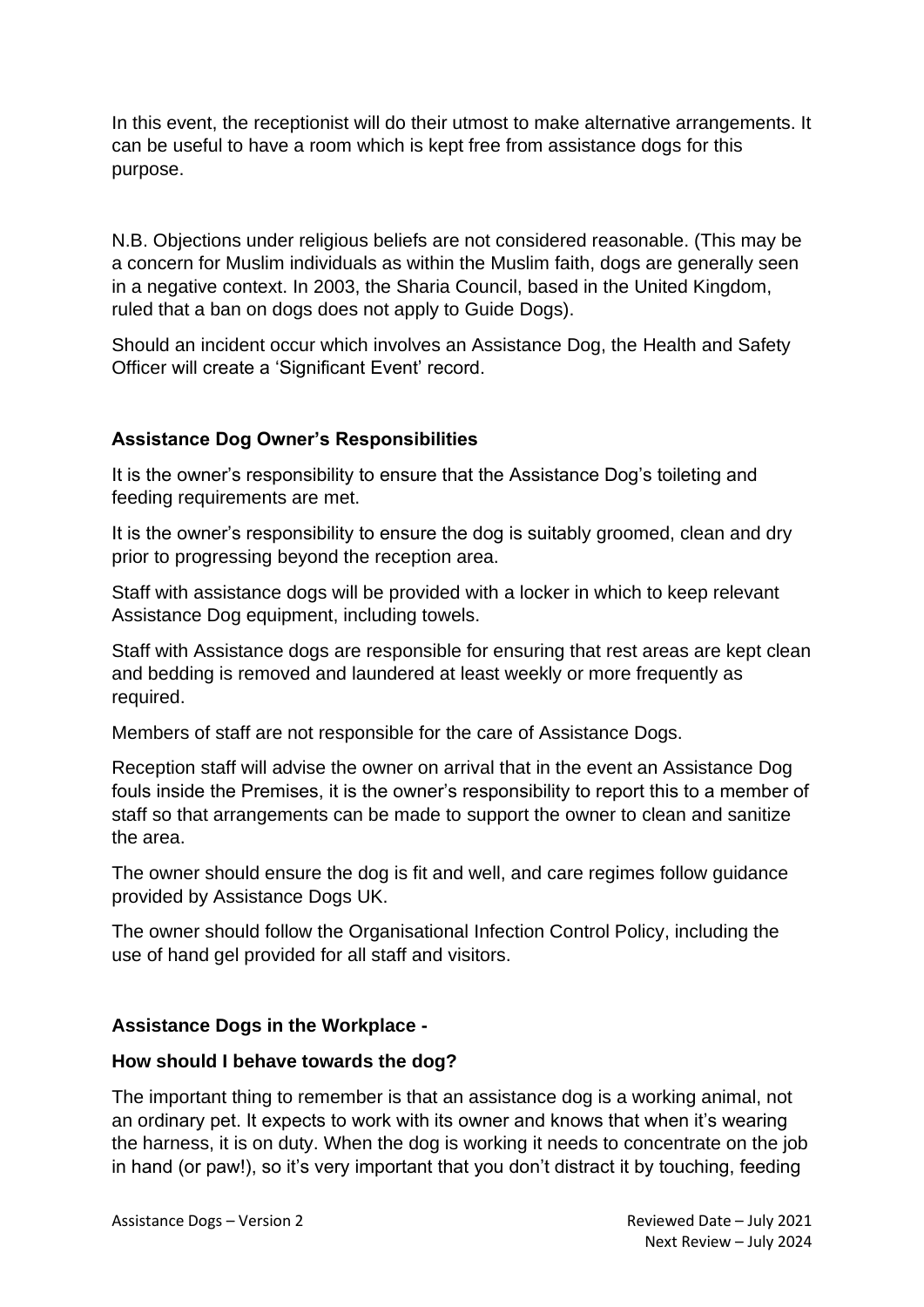or talking to it. When the dog's harness is off, it should behave like a well-trained pet dog.

# **Where will the dog stay during the day?**

When it's not working, the dog should rest quietly and undisturbed. The owner will provide a dog bed or blanket which should be placed in a draught-free position close to their desk or workbench. If the owner's work space is unsuitable for a dog, for example because of industrial machinery, the relevant Assistance Dog Organisation may be able to help with providing a kennel and run.

### **Can I talk to the dog?**

Like all dogs, assistance dogs enjoy attention, and unless it's on duty the answer will often be "yes" – but please always ask the owner first! It's important not to overwhelm or overexcite the dog, particularly when it's settling in to the work environment, so please don't be offended if the owner asks you not to talk to the dog.

### **Can I feed the dog?**

Definitely not! All assistance dogs are fed a carefully balanced diet and extras or titbits will affect their health and the way they work. We also recommend you keep your own food – sandwiches for example well out of temptation's way!

### **Can I play with the dog?**

An assistance dog has been trained to lie quietly where it's placed, so it's a great help if you don't encourage it to run around in the workplace. It may have some toys to play with but they should not be noisy ones, and the dog won't be allowed to chase them around the work area.

### **When does the dog go out?**

For the first few weeks, the owner may need to take the dog out for five minutes to relieve itself three or four times a day. Once the dog has settled in and is used to the routine, one or two longer breaks will normally be enough.

#### **Where does the dog relieve itself?**

The assistance dog owner, together with their employer and an assistance Dogs instructor, will identify the most suitable place nearby, which may be on the premises or off-site. The dog owner will take the dog to the relief area.

#### **Who looks after the dog?**

Caring for the dog is the owner's responsibility. The dog is taken to the vet for a health check every six months and is routinely wormed and vaccinated. The owner grooms the dog regularly to keep it clean and to try to reduce the number of hairs it leaves on the carpet. The dog is fed at home, and it is the owner's responsibility to ensure that water is available at work.

### **What happens if the dog misbehaves?**